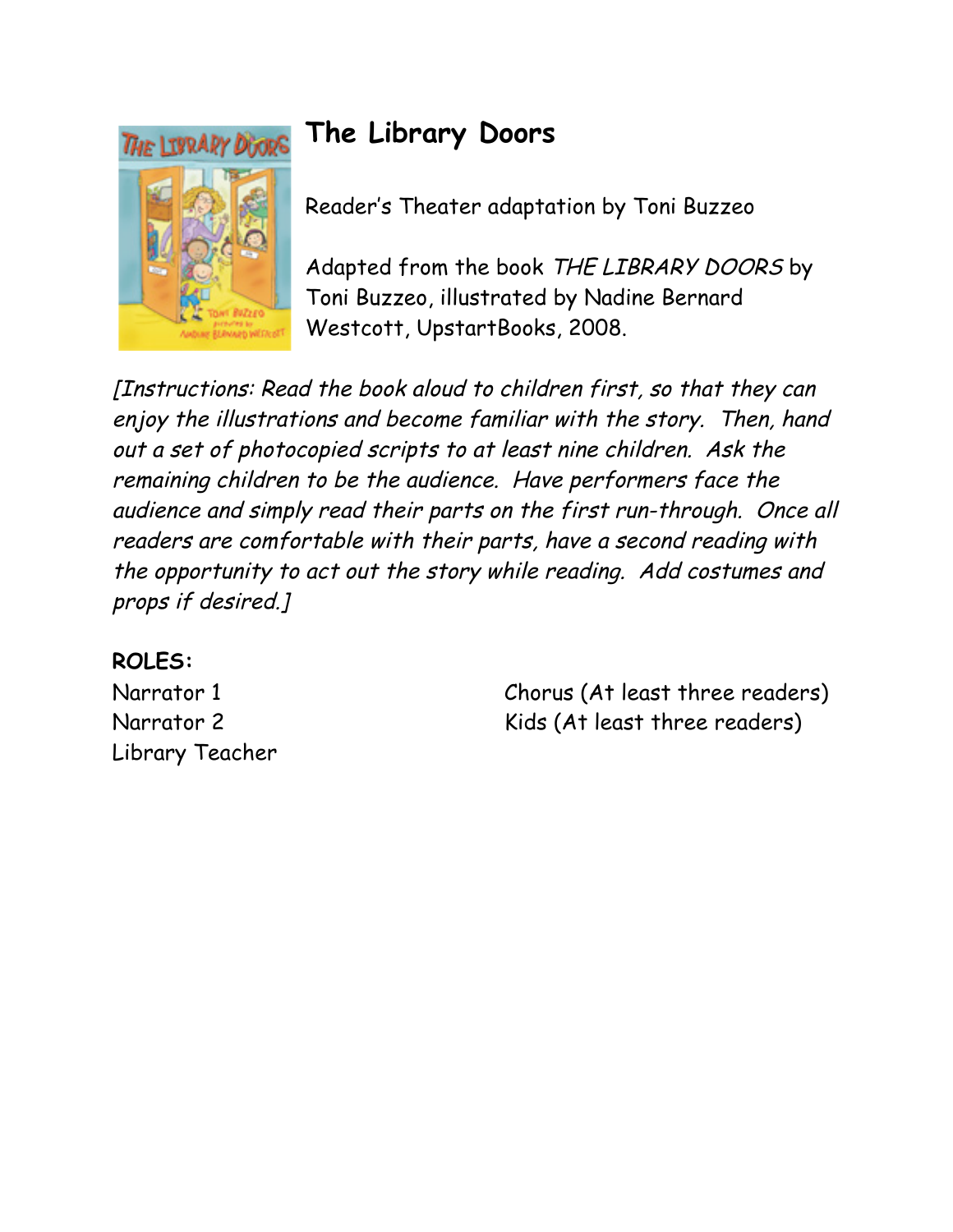| <b>Narrator One:</b> | The library doors swing                                     |
|----------------------|-------------------------------------------------------------|
| Chorus:              | OPEN AND SHUT,<br>OPEN AND SHUT,<br>OPEN AND SHUT.          |
| <b>Narrator One:</b> | The library doors swing                                     |
| Chorus:              | OPEN AND SHUT                                               |
| <b>Narrator Two:</b> | all through the day!                                        |
| <b>Narrator One:</b> | The children in our school can                              |
| Chorus:              | COME AND GO,<br>COME AND GO,<br>COME AND GO.                |
| <b>Narrator One:</b> | The children in our school can                              |
| <b>Chorus:</b>       | COME AND GO                                                 |
| <b>Narrator Two:</b> | all through the day!                                        |
| <b>Narrator One:</b> | The kids at the doors say                                   |
| Kids:                | SHHH, SHHH, SHHH,<br>SHHH, SHHH, SHHH,<br>SHHH, SHHH, SHHH. |
| <b>Narrator One:</b> | The kids at the doors say                                   |
| Kids:                | SHHH, SHHH, SHHH                                            |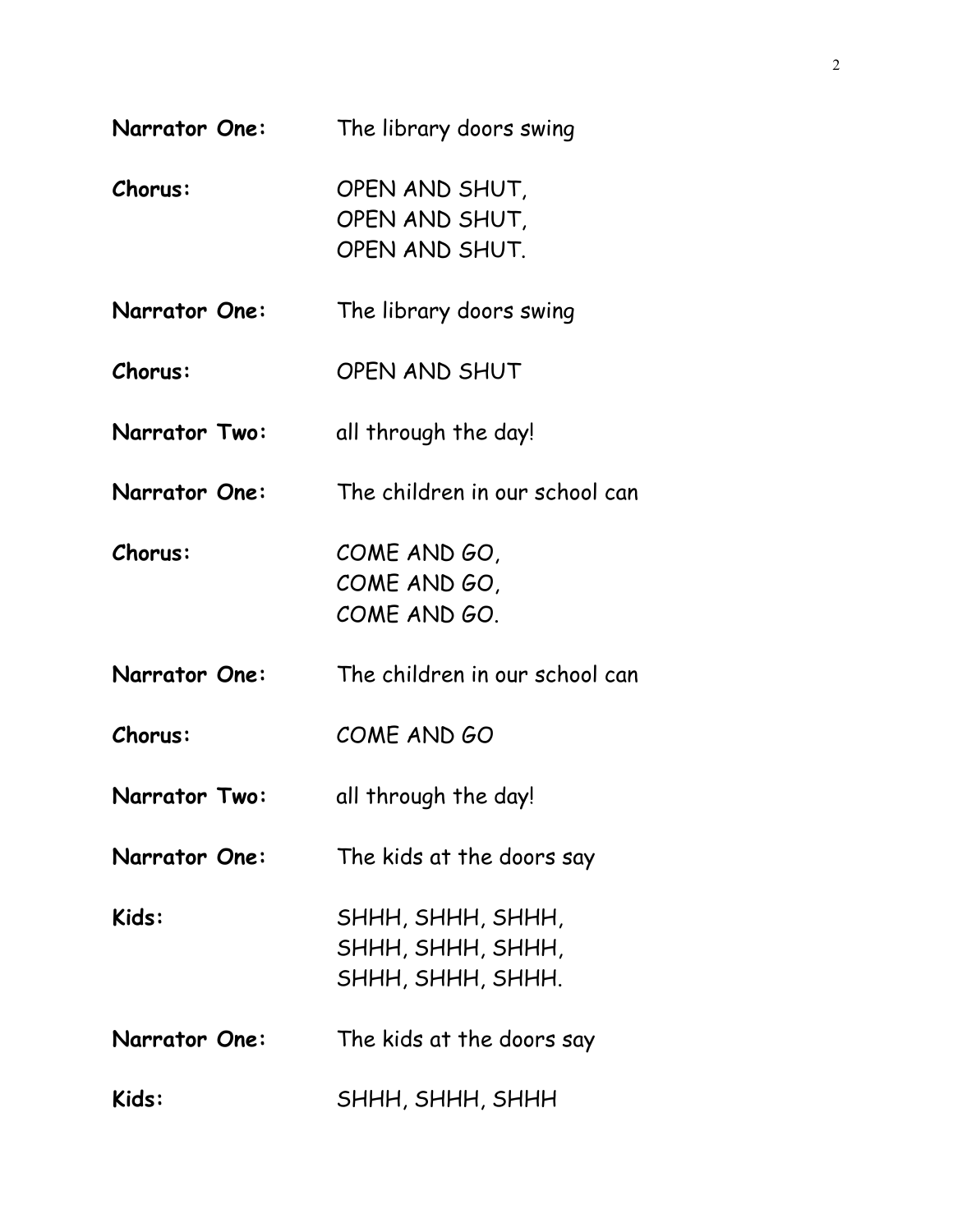| Narrator Two:        | all through the day!                                        |
|----------------------|-------------------------------------------------------------|
| <b>Narrator One:</b> | Our library teacher says                                    |
| Library Teacher:     | COME, LET'S TALK,<br>COME, LET'S TALK,<br>COME, LET'S TALK. |
| <b>Narrator One:</b> | Our library teacher says                                    |
| Library Teacher:     | COME, LET'S TALK<br>but whisper if you can.                 |
| Kids:                | We sit on the rug to                                        |
| Chorus:              | HEAR A TALE,<br>HEAR A TALE,<br>HEAR A TALE.                |
| Kids:                | We sit on the rug to                                        |
| <b>Chorus:</b>       | <b>HEAR A TALE</b>                                          |
| <b>Narrator Two:</b> | all through the day!                                        |
| <b>Narrator One:</b> | The catalog screen lists                                    |
| Kids:                | AUTHORS WE LIKE,<br>TITLES WE KNOW,<br>SUBJECTS WE WANT.    |
| <b>Narrator One:</b> | The catalog screen lists                                    |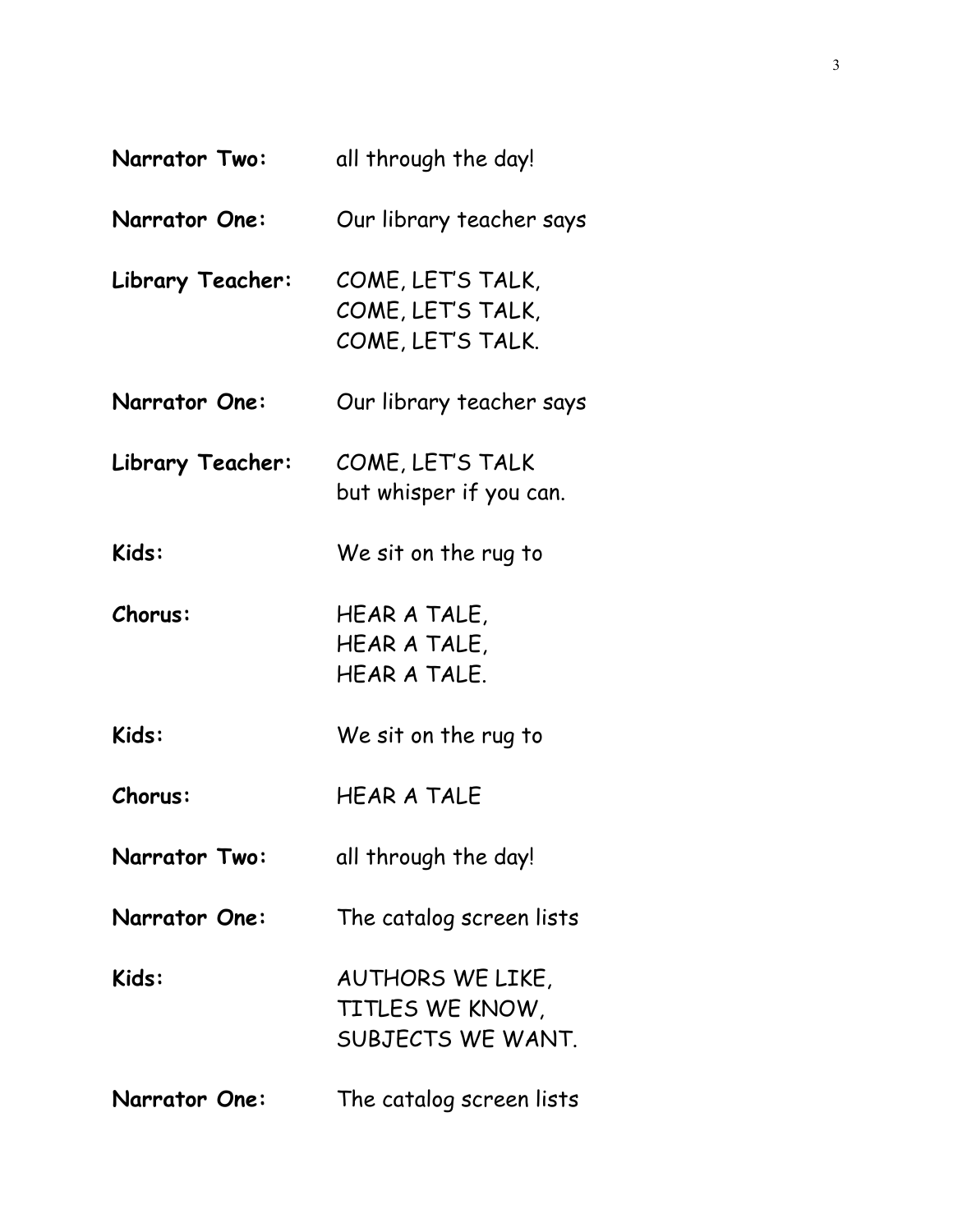| Kids:                | <b>BOOKS WE NEED</b>                                         |
|----------------------|--------------------------------------------------------------|
| <b>Narrator Two:</b> | all through the day!                                         |
| Kids:                | We head to the shelves to                                    |
| Chorus:              | LOOK FOR BOOKS,<br>LOOK FOR BOOKS,<br><b>LOOK FOR BOOKS.</b> |
| Kids:                | We head to the shelves to                                    |
| <b>Chorus:</b>       | <b>LOOK FOR BOOKS</b>                                        |
| <b>Narrator Two:</b> | all through the day!                                         |
| <b>Narrator One:</b> | The markers in the shelves will                              |
| Kids:                | HOLD OUR SPOTS,<br>HOLD OUR SPOTS,<br>HOLD OUR SPOTS.        |
| <b>Narrator One:</b> | The markers in the shelves will                              |
| Kids:                | <b>HOLD OUR SPOTS</b>                                        |
| <b>Narrator Two:</b> | all through the day!                                         |
| Kids:                | We open the covers to                                        |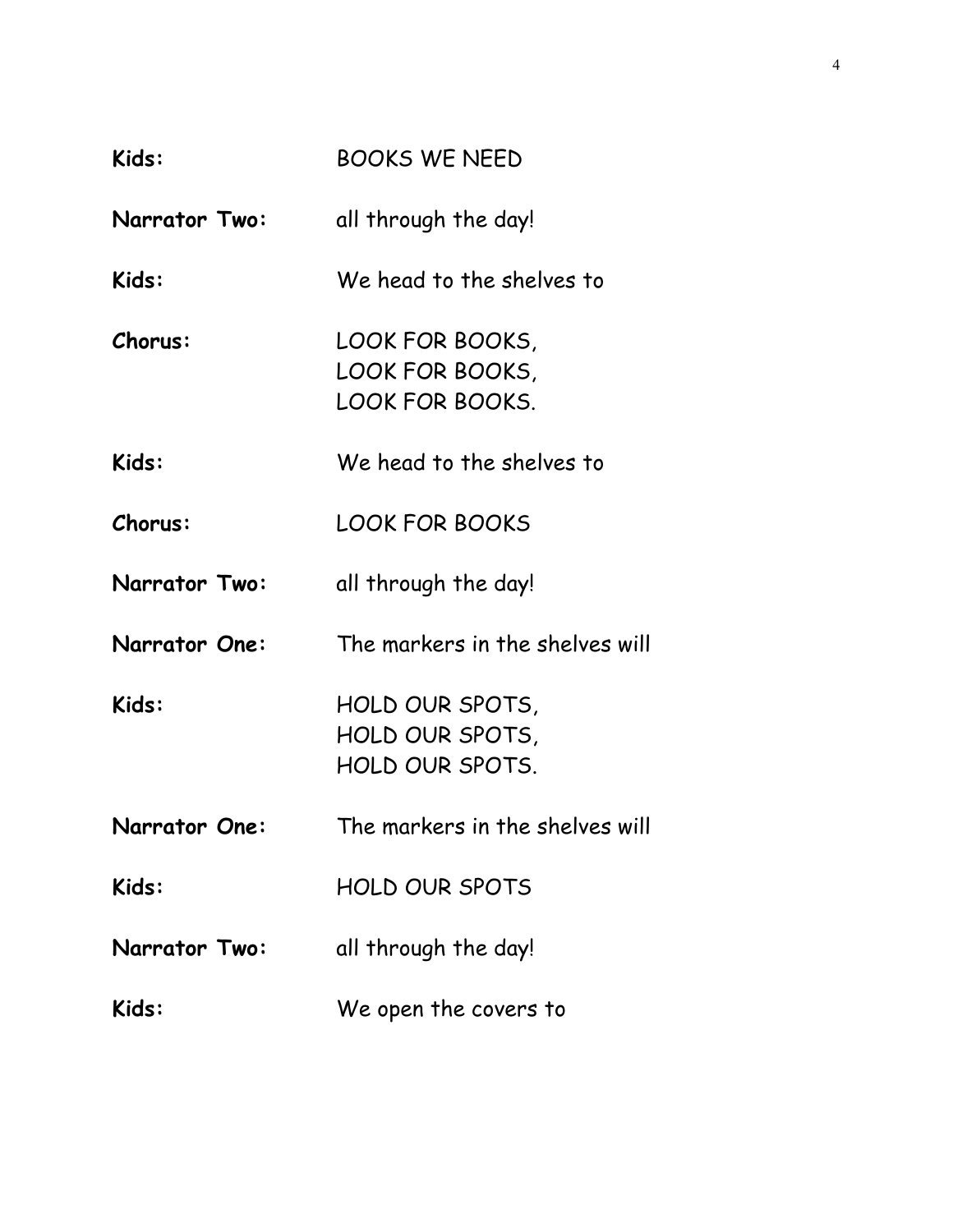| Chorus:              | READ, READ, READ,<br>READ, READ, READ,<br>READ, READ, READ. |
|----------------------|-------------------------------------------------------------|
| Kids:                | We open the covers to                                       |
| <b>Chorus:</b>       | READ, READ, READ                                            |
| <b>Narrator Two:</b> | all through the day!                                        |
| <b>Narrator One:</b> | The keys on computers go                                    |
| Chorus:              | TICKETY TICK,<br>TICKETY TICK,<br>TICKETY TICK.             |
| <b>Narrator One:</b> | The keys on computers go                                    |
| Chorus:              | <b>TICKETY TICK</b>                                         |
| <b>Narrator Two:</b> | all through the day!                                        |
| Kids:                | We search online for                                        |
| Chorus:              | TOWNS AND STATES,<br>FAMOUS FOLKS,<br>ANIMALS.              |
| Kids:                | We search online for                                        |
| <b>Chorus:</b>       | <b>FACTS WE NEED</b>                                        |
| <b>Narrator Two:</b> | all through the day!                                        |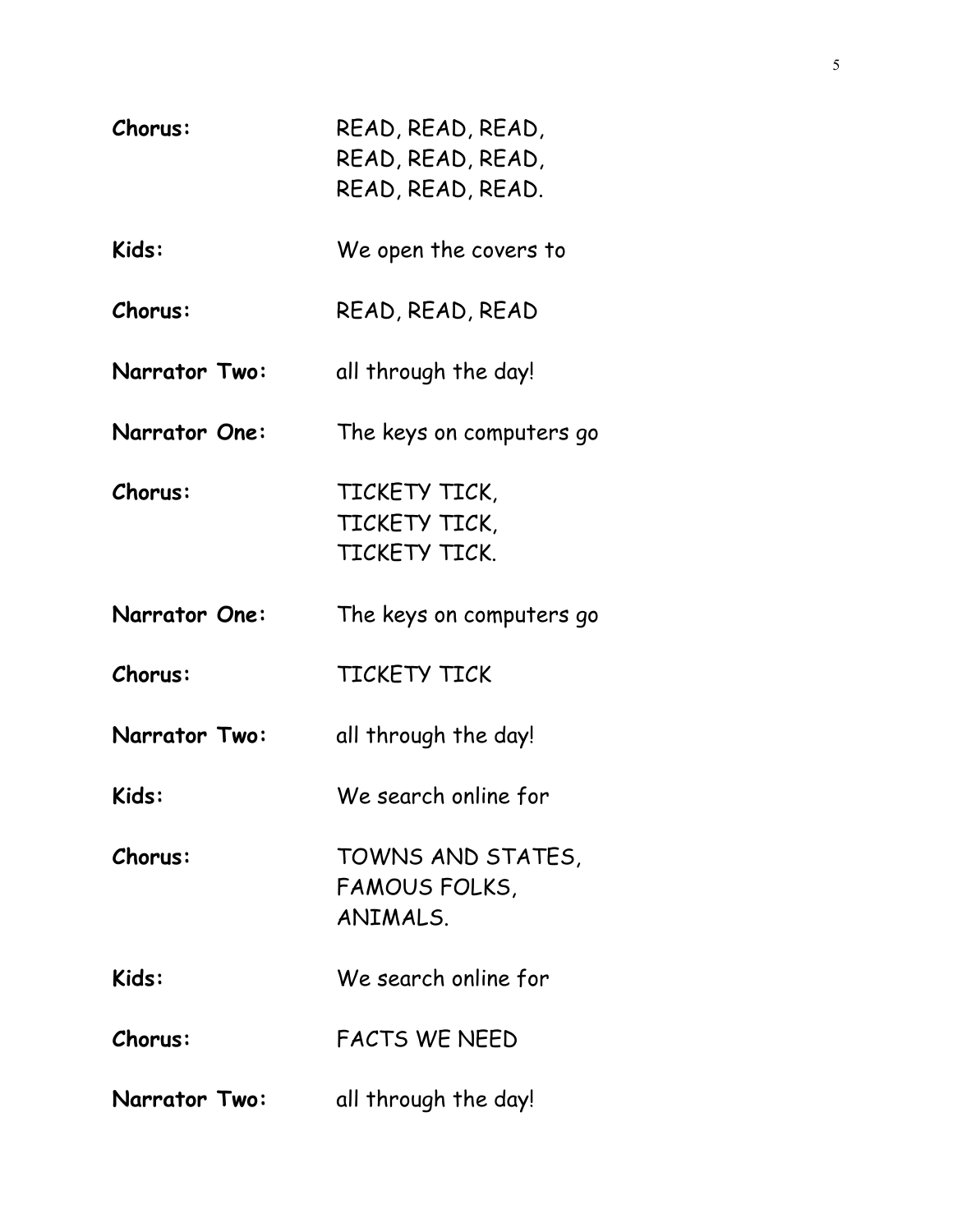| <b>Narrator One:</b> | The library books check                         |
|----------------------|-------------------------------------------------|
| Chorus:              | IN AND OUT,<br>IN AND OUT,<br>IN AND OUT.       |
| <b>Narrator One:</b> | The library books check                         |
| Chorus:              | IN AND OUT                                      |
| <b>Narrator Two:</b> | all through the day!                            |
| Kids:                | Our time is up so we                            |
| Chorus:              | WAVE GOODBYE,<br>WAVE GOODBYE,<br>WAVE GOODBYE. |
| Kids:                | Our time is up so we                            |
| <b>Chorus:</b>       | <b>WAVE GOODBYE</b>                             |
| Kids:                | to our librarian.                               |
| Kids:                | She makes us promise we'll                      |
| Library Teacher:     | COME AGAIN,<br>COME AGAIN,<br>COME AGAIN.       |
| Kids:                | She makes us promise we'll                      |
| Library Teacher:     | COME AGAIN                                      |